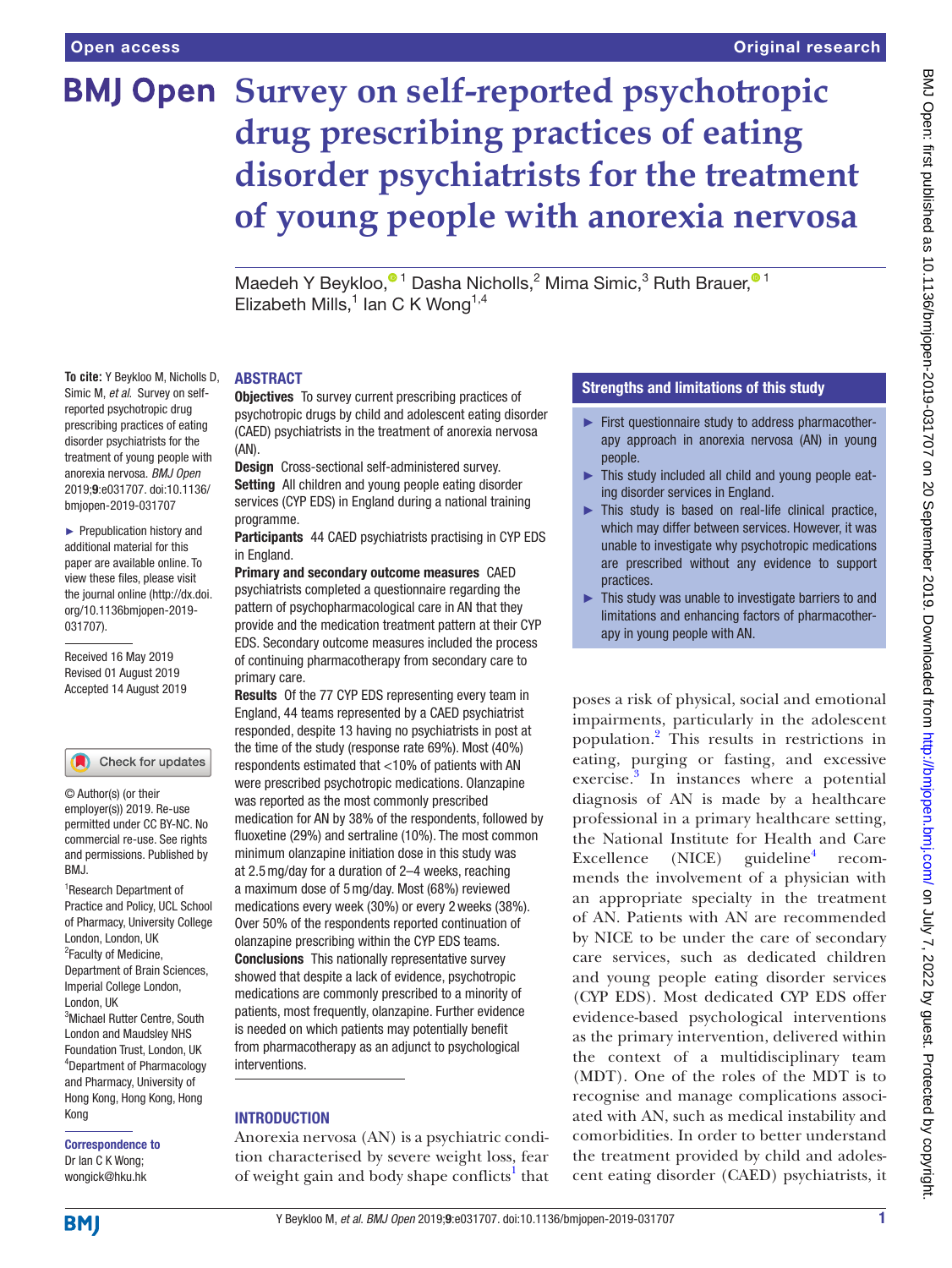is important to explore medication prescribing practices for the treatment of individuals with AN.

During the past decade, psychotropic medications have played a notable role in the management of some psychi-atric disorders in children and adolescents,<sup>[2](#page-4-1)</sup> predominantly stimulants,<sup>5</sup> selective serotonin reuptake inhibitor (SSRI) antidepressants<sup>[6](#page-4-5)</sup> and atypical antipsychotics.<sup>[7](#page-5-0)</sup> Despite a lack of guidelines for the use of antidepressant and antipsychotic medications in the treatment of eating disorders (EDs) like  $AN<sup>89</sup>$  they are sometimes prescribed to treat the symptoms associated with AN or to treat comorbidities, particularly if there is a less than optimal treatment response with first-line psychological treatments.[10](#page-5-2) A retrospective chart review study in the USA investigated the rates of psychopharmacological medication use in adolescents and young people in the USA who were referred to adolescent medicine-based ED programmes for the treatment of  $EDs$ <sup>11</sup>. They found that at 1-year follow-up, psychopharmacological medications continue to be prescribed at a high rate (58.7% compared with 20.4% at intake) in adolescents and young people with AN. A more recent study assessing 86 charts of patients with an ED in a tertiary care centre in the USA found  $45.3\%$  to be on psychotropic medications.<sup>12</sup> Similarly, another study in the USA that aimed to investigate the use of psychotropic medications in women with AN between 1997 and 2009 found that the use of atypical antipsychotics had doubled during the study period from 8.9% to 18.5%, while the use of antidepressants had remained stable.<sup>[13](#page-5-5)</sup>

A small number of clinical trials and observational studies have aimed to focus on the safety and efficacy of atypical antipsychotics, specifically olanzapine, as adjuncts to the treatment of  $AN<sup>14–18</sup>$  $AN<sup>14–18</sup>$  $AN<sup>14–18</sup>$  One randomised controlled trial on eight patients receiving olanzapine at a dose range of 5–20mg/day and seven patients receiving chlorpromazine 25–200mg found that individuals on the olanzapine treatment had reduced anorexia thoughts, in comparison; however, no evidence was found to support BMI increases between the two groups.<sup>14</sup> In contrast, a double-blind placebo controlled trial on 15 female patients with AN using olanzapine and cognitive behavioural therapy for 3 months and on 15 female patients with AN on placebo and CBT found no significant differences between the placebo group and olanzapine with regard to weight gain, but it was reported that in the binge-purge subtype of AN, significant differences in BMI were established.<sup>[15](#page-5-7)</sup> Similarly, in another doubleblinded placebo controlled trial in patients with AN who received a placebo and olanzapine at a mean dose of 6.61mg/day for 10 weeks, the olanzapine group showed a significant increase in weight gain rate, and 87.5% of the patients achieved complete weight restoration in comparison with  $55.6\%$  of the placebo group.<sup>16</sup> The focus on olanzapine in clinical and research practice may be due to its favourable safety and efficacy profile derived from the daily practices of healthcare professionals, which encouraged researchers to conduct more studies with a

focus on olanzapine to determine the evidence behind the prescribing practices of healthcare professionals. Based on this, it is important to explore the psychotropic drug prescribing practices of healthcare professionals, with emphasis on olanzapine prescribing by ED psychiatrists in a specialist secondary care setting for individuals with AN. This will provide a better understanding of AN pharmacotherapy in practice as there is currently no evidence base for prescribing antidepressants or antipsychotics for young people with EDs and can contribute to the current limited knowledge of current prescribing by providing a template for prescribing protocols for future research. Thus, this study aimed to explore contemporary prescribing practices of specialist CAED psychiatrists prescribing in a specialist secondary care setting for individuals with AN, with special emphasis on olanzapine.

## **METHODS**

An exploratory cross-sectional self-reported survey study was conducted using a questionnaire tool that was developed to explore three main areas: (1) the proportion of patients with AN prescribed psychotropic medications and the frequency of the medication reviews (pattern of psychopharmacological care); (2) the most common medications prescribed for young people with AN, and the dosage and protocol for monitoring their side effects (medication treatment pattern); and (3) the process of continuing pharmacotherapy. The questionnaire had a total of 10 questions: 2 related to the pattern of psychopharmacological care provided by ED psychiatrists; 4 related to the medication treatment pattern; 3 related to pharmacotherapy continuation; and 1 related to consent for future studies ([online supplementary material 1\)](https://dx.doi.org/10.1136/bmjopen-2019-031707).

Content and face validity were checked by two senior consultant CAED psychiatrists (DN and MS), who assessed whether the questionnaire was likely to elicit the desired outcomes, and confirmed the content was readable and feasible and the layout and design were clear. The study was reported in accordance with Strengthening the Reporting of Observational Studies in Epidemiology statement [\(online supplementary material 2](https://dx.doi.org/10.1136/bmjopen-2019-031707)).

Questionnaires were distributed by two consultant CAED psychiatrists (DN and MS) to all CAED psychiatrists who attended the Health Education England national training held in the summer of 2017. These CAED psychiatrists represented CYP EDS in England. Questionnaires were collected at the end of the training day. Participants who did not return their questionnaires were followed up by email in order to obtain their response. The data were entered on a database independently by two reviewers (MB and KW), and results were compared to ensure homogeneity of data documentation. The data were then analysed and descriptive statistics were reported as frequencies and percentages using STATA V.14.

#### Patient involvement

Patients were not involved in the design of the study.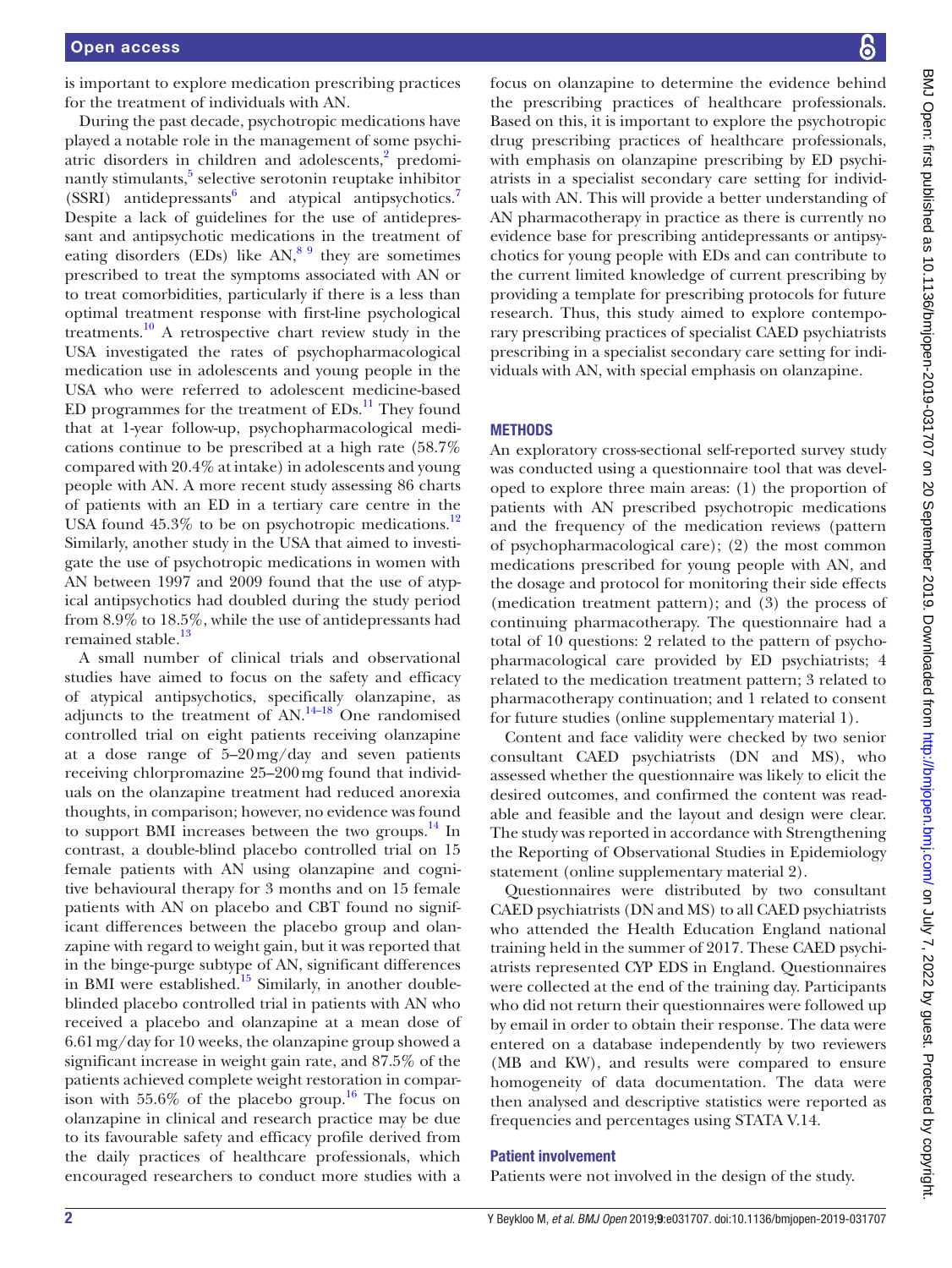## **RESULTS**

A total of 44 CAED psychiatrists participated in the study from the 77 CYP EDS teams in England. As 13 of the CYP EDS had no psychiatrists in post at the time of the study, this accounted for 69% of child and adolescent psychi atrists treating children and young people with EDs in England who had attended the training day.

### Patterns of psychopharmacological care

Psychiatrists were questioned in this survey to estimate the proportion of young people with AN under their care, for whom they prescribed psychotropic medications. Results are presented in [table](#page-2-0) 1, with 40% of CAED psychiatrists estimating that under 10% of the individuals with AN in their service were prescribed psychotropic medications.

Nearly a third of CAED psychiatrists reported that they met with their patients for whom they have prescribed once a week during the first 18 weeks of treatment initi ation. Majority of CAED psychiatrists (38%) reported meeting their patients every 2weeks, and 22% met their patients for a medication review once a month on average.

## Patterns of medication treatment for A N in children and adolescents

Psychiatrists were asked about medications specifically prescribed for AN, with olanzapine being the most commonly prescribed psychotropic medication for the treatment of children and adolescents with AN (38% of psychiatrists). The second most commonly prescribed medication for AN was fluoxetine (29%), followed by sertraline (10%), non-specified SSRIs (9%), risperidone and quetiapine (4%), citalopram (3%) and aripiprazole (1%) [\(figure](#page-3-0) 1).

Prescribing olanzapine as first-choice psychotropic medication was reported by 40% of psychiatrists. This was followed by fluoxetine (35%), non-specified SSRIs (15%), sertraline (8%) and risperidone (3%). Similarly, as second choice for the prescription of psychotropic medication in young people with AN, olanzapine was commonly selected by 33% of psychiatrists. Fluoxetine was selected by 22% and was closely followed by sertraline, with 19% of participants selecting it as second-choice medication. Other psychotropic medications prescribed as secondchoice treatment include quetiapine (8%), risperidone  $(6\%)$ , citalopram  $(6\%)$ , aripiprazole  $(3\%)$  and non-specified SSRIs (3%).

## Olanzapine treatment pattern

The majority of psychiatrists (69%) reported initiating olanzapine at a dose of 2.5mg/day. Initiation at a dose lower than 2.5 mg/day was reported by 28% of psychiatrists, whereas a small percentage (3%) reported initi ating olanzapine at a dose higher than 2.5mg/day.

<span id="page-2-0"></span>The starting dose of olanzapine was reported to be given for various durations before considering an increase or a reduction in the dose. The most common lengths of durations of olanzapine at the initial dose were less than a month  $(54\%)$  and 1–2months  $(39\%)$ . Only 7% of

| Table 1 Percentage of young people on prescribed psy        |              |               |               | ychotropic medication treatment as estimated by CAED psychiatrists in their service |                             |     |                 |                              |  |
|-------------------------------------------------------------|--------------|---------------|---------------|-------------------------------------------------------------------------------------|-----------------------------|-----|-----------------|------------------------------|--|
| psychotropic medication in your<br>ercentage of patients on |              |               |               |                                                                                     |                             |     |                 |                              |  |
| service                                                     | < 10%        | $10\% - 20\%$ | 20%-30%       |                                                                                     | $30\% - 40\% - 40\% - 50\%$ |     | 50%-60% 60%-70% | $\frac{96}{200\%}$ -80% -80% |  |
| Percentage of psychiatrists<br>answering affirmatively (%)  | $\mathsf{d}$ | 22.5          | $\frac{5}{1}$ | 17.5                                                                                |                             | 2.5 |                 | 2.5                          |  |

 $>80%$  $\circ$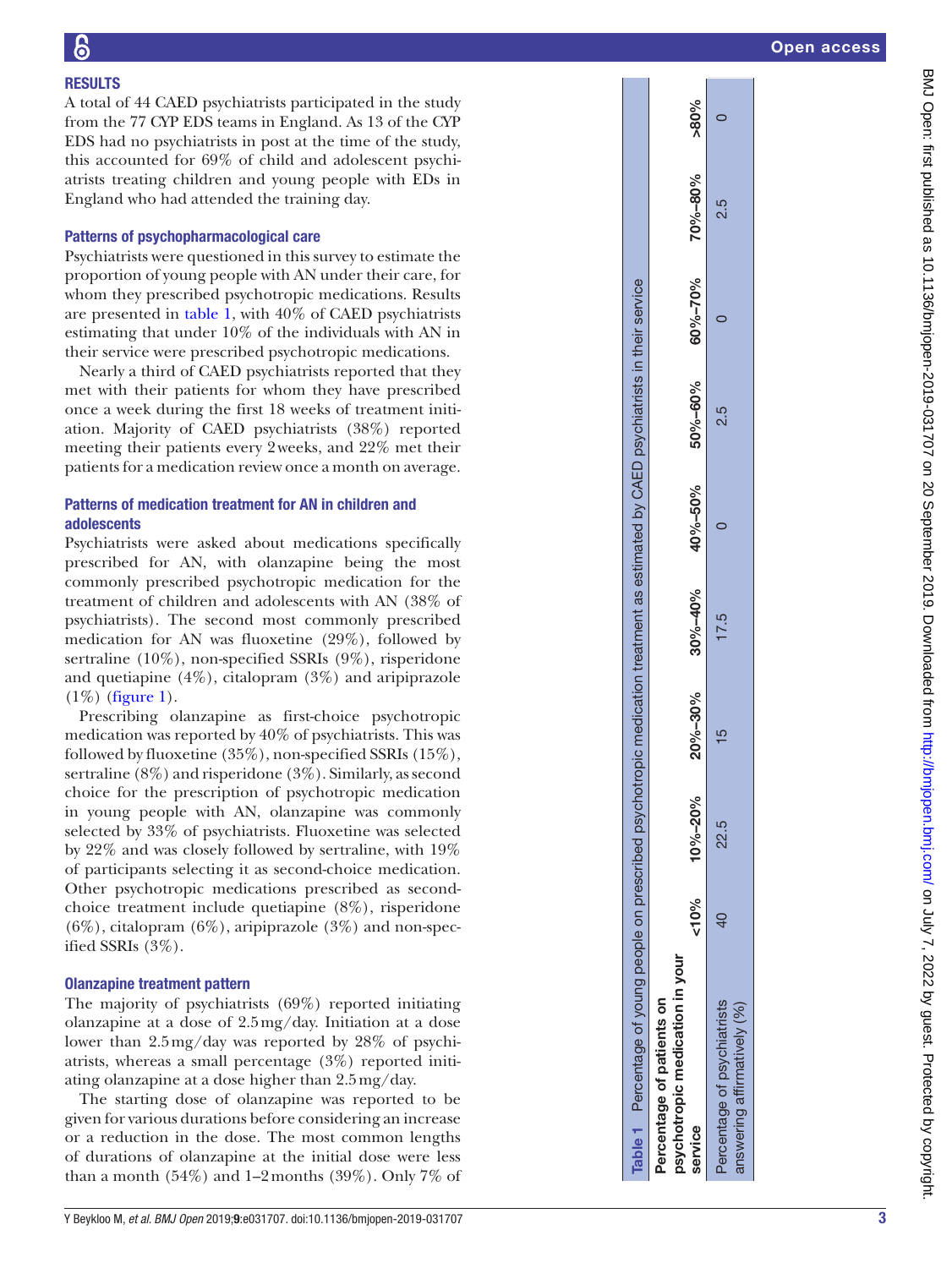

<span id="page-3-0"></span>Figure 1 The preferred psychotropic medication prescribed for the treatment of anorexia nervosa. SSRI, selective serotonin reuptake inhibitor.

participants responded that they would give olanzapine at the initiation dose for more than 2months.

Respondents were asked for information about their practice in escalating the dose and duration of olanzapine treatment in young people with AN. Over half of the psychiatrists (58%) reported that they increase the dose in 2.5mg increments, while 35% stated that the incremental step in dosing was 1.25mg or less. Most psychiatrists reported increasing the dose of olanzapine in steps either every 2weeks (35%) or under 2weeks (30%), while 30% increased it every 2–4 weeks or monthly. Over half of the psychiatrists (53%) responded that the maximum prescribed dose of olanzapine was 5mg/day. Similarly, 58% reported the total duration of olanzapine treatment to be under 6months.

Majority of the psychiatrists (76%) stated that a monitoring protocol or guidance is available for olanzapine use in young people with AN in their service, including laboratory tests (liver function, prolactin, HbA1c, lipids, and urea and electrolytes), anthropometrics (weight, height, body mass index and weight circumference), side effects experienced (sedation, drowsiness and metabolic side effects), symptoms experienced (eg, psychiatric) and cardiac outcome measurements (ECG, pulse and blood pressure).

#### Patterns of olanzapine treatment continuation

Almost all (98%) of CAED psychiatrists reported that they inform general practitioners (GPs) about the treatment procedures undertaken with regards to olanzapine. Similarly, 97% of CAED psychiatrists reported that olanzapine prescribing is initiated from their service for the treatment of young people with AN rather than in primary care.

The findings for transferring the prescribing of olanzapine to the GPs to continue treatment varied between psychiatrists. Just over half of psychiatrists who responded to the survey  $(51\%)$  stated that they would not pass prescribing of olanzapine to the GPs. The reasons for not passing on olanzapine prescribing to GPs were as

follows: the patients must be stabilised in order to pass prescribing, or the patient must be over the age of 16–18 years, or it will only be passed on if the treatment will be long term or the GP has declined to be involved with prescribing olanzapine to young people with AN. For the remainder, prescribing was on a shared care basis, with GPs prescribing with CAED psychiatrist oversight and clinical review.

#### **DISCUSSION**

This study has found that CAED psychiatrists self-report prescribing psychotropic medications for young people with AN. To the best of our knowledge, this is the first study to address pharmacotherapy approach by CAED psychiatrists, specifically olanzapine, for the treatment of young people with AN in England. There is currently a paucity of evidence in the use of psychotropic medications for AN, particularly in children and adolescents. This study highlights the need for further trial evidence for the use of medication in EDs and what doses of medications should be used.

The majority of CAED psychiatrists responded that under 10% of their patients were on psychotropic medications. This is significantly lower than what was reported in a US study that investigated the prescribing practice in EDs, which found that around 60% of patients with restrictive ED were prescribed psychotropic medication, most commonly SSRIs.<sup>11</sup> In our English sample, only a few psychiatrists responded that the proportion of young people with AN on medication lies between 50% and 80%. This difference could be due to the inclusion of restrictive ED in the US sample, which may consist of conditions other than just AN that are associated with higher rates of comorbidities. Cultural differences between prescribing practices in England and the USA must also be accounted for. In the US study, respondents were mainly adolescent medicine doctors (paediatricians) rather than psychiatrists, reflecting cultural differences in service organisations. In addition, practice guidelines are clearer on the lack of evidence for prescribing in England as stated by NICE.<sup>[4](#page-4-3)</sup>

This study found that olanzapine is the most common psychotropic medication prescribed for the treatment of AN. This is in line with other studies conducted in the last decade.<sup>17 18</sup> A previous UK study conducted on drug prescribing in CAED services using case notes found that 26 different drugs were used for AN treatment, with fluoxetine and olanzapine being the most widely used medications[.10](#page-5-2) However, large randomised controlled trials, which are needed to support evidence-based olanzapine prescribing, $14151920$  are lacking. The trials range in sample size from 15 to 152 patients in recent years and are not specific to the CAED population of interest.

In terms of prescribing practice, our findings were comparable with other studies for the most common initial olanzapine dosage and duration. CAED psychiatrists reported prescribing initial doses of 2.5mg/day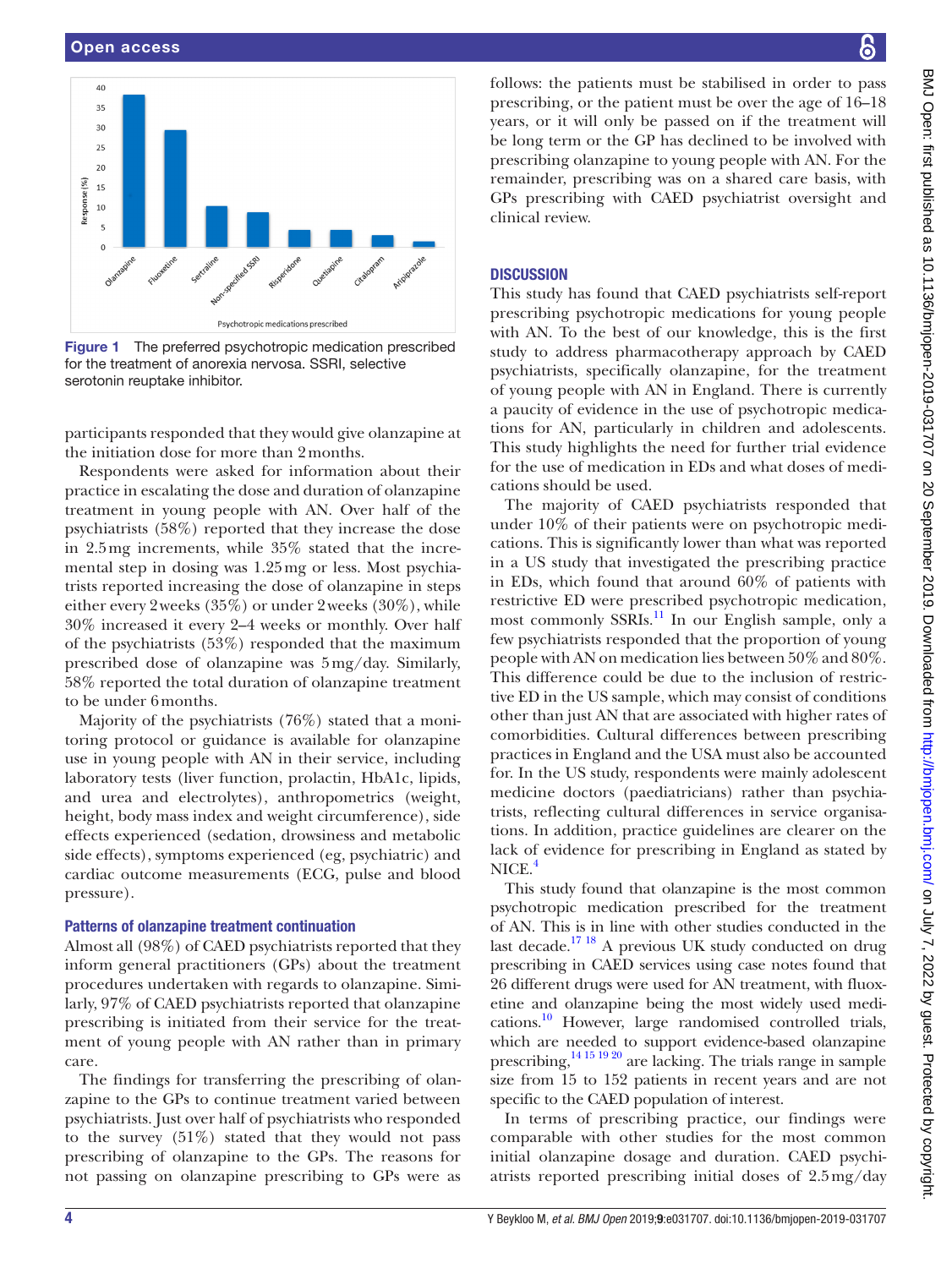for less than 1month. Kafantaris *et al*'s study used olanzapine or a matching placebo, with an initial single oral dose of 2.5mg/day for 1week.[18](#page-5-10) Similarly, Kafantaris *et al* reported increasing the dose of olanzapine by 2.5mg each week. Our study found that the majority of psychiatrists escalated treatment dosage and duration by 2.5mg increments every 2 weeks or less. This could be because the smallest available oral dose is 2.5mg; thus, it is easier for psychiatrists to alter the dosage of treatment accordingly and more convenient for individuals with AN to comply with their psychotropic medications.

Our study found that the maximum reported dose of olanzapine prescription for young people with AN was 5mg/day, as reported by over half of the CAED psychiatrists (53%). However, this result was contrary and lower to previous studies, which have reported a maximum target dose of  $10 \,\mathrm{mg}/\mathrm{day}$  during the duration of the studies.<sup>[16 18](#page-5-8)</sup> Another study has reported the maximum olanzapine dose used as 7.5mg/day in 43 adolescent girls aged 10–17 years old, of whom 31 were diagnosed with AN.<sup>17</sup> Similarly, Gowers *et al* found that the median dose of olanzapine prescribed was 7.5mg/day, with doses ranging from 1.2 to 20mg/day in some cases.[10](#page-5-2) These differences in dosage could be due to a lack in guidelines on psychotropic treatment in AN and are based on empirical judgements and experiences of the CAED psychiatrists.

One of the main strengths of this study is that it is the first questionnaire conducted among ED psychiatrists on pharmacotherapy in young people with AN. Thus, it provides a more detailed view on the prescribing practices of these individuals in England. Second, our study surveyed 69% of CYP EDS in England, which reflects their practices on a national level. Third, our findings were based on real-life practices by surveying practising healthcare professionals.

Our study did not investigate why psychiatrists are prescribing psychotropic medications without any evidence to support their practices. This could be due to the lack of evidence for efficacy, as the literature primarily focused on diagnosis-based, rather than symptom-based prescribing of psychotropic medication.<sup>10</sup> In practice, it is specific behaviours such as uncontrolled exercise and high emotional dysregulation that lead to the prescribing of psychotropic medications and not the diagnosis of AN alone. Furthermore, the reasoning behind prescribing psychotropics by CAED psychiatrists was not questioned, making the results harder to interpret as they may have been prescribed for psychiatric comorbidities in children and adolescents with AN and not solely for the ED itself. Further studies are needed to characterise the prescribing practices of psychiatrists and to explore the effects of these practices on patients' outcomes. In order to ensure that a good response rate was obtained for this study, this questionnaire was created in a short and simple format. As such, a limitation of this study was that we did not include open-ended questions, which would have allowed us to investigate barriers to and limitations and enhancing

factors of pharmacotherapy in individuals with AN in more detail. Planned future works can include other qualitative study designs, such as interviews and focus groups, to enable us to generate thorough in-depth information. Similarly, as this was a self-reported survey, recall bias may be a contributing factor that must be acknowledged as it is not an entirely objective measure. In addition, social acceptability may have led to CAED psychiatrists overestimating aspects of the survey.

In conclusion, our study found that despite a lack of strong evidence, psychotropic medications, most commonly olanzapine, are prescribed for the treatment of young people with AN, either as an addition or alternative to psychotherapy. Future studies can be developed using a more detailed questionnaire study design, distributed among CAED psychiatrists, in order to attain further information on pharmacotherapy in young people.

Contributors MYB, ICKW, DN and MS contributed to the conception and design of the study. DN and MS carried out the collection of the data. The statistical analysis of the data was conducted by MYB and ICKW. MYB drafted the manuscript and was responsible for coordination of all aspects of the work. ICKW, DN, MS, RB and EM made substantial contributions to the drafts. Revision to the manuscript was made by MYB, DN and EM. All authors contributed to the interpretation of the results and the final manuscript.

Funding The authors have not declared a specific grant for this research from any funding agency in the public, commercial or not-for-profit sectors.

Competing interests None declared.

Patient consent for publication Not required.

Ethics approval Ethical approval was not required for this study as the research involved the use of a non-sensitive, completely anonymous educational survey; however, consent was obtained from all participating psychiatrists.

Provenance and peer review Not commissioned; externally peer reviewed.

Data availability statement Data are available upon reasonable request. All data relevant to the study are included in the article or uploaded as supplementary information.

Open access This is an open access article distributed in accordance with the Creative Commons Attribution Non Commercial (CC BY-NC 4.0) license, which permits others to distribute, remix, adapt, build upon this work non-commercially, and license their derivative works on different terms, provided the original work is properly cited, appropriate credit is given, any changes made indicated, and the use is non-commercial. See: [http://creativecommons.org/licenses/by-nc/4.0/.](http://creativecommons.org/licenses/by-nc/4.0/)

#### **REFERENCES**

- <span id="page-4-0"></span>1. Pisetsky EM, Utzinger LM, Peterson CB. Incorporating social support in the treatment of anorexia nervosa: special considerations for older adolescents and young adults. *[Cogn](http://dx.doi.org/10.1016/j.cbpra.2015.09.002)  [Behav Pract](http://dx.doi.org/10.1016/j.cbpra.2015.09.002)* 2016;23:316–28.
- <span id="page-4-1"></span>2. Balestrieri M, Oriani MG, Simoncini A, *et al*. Psychotropic drug treatment in anorexia nervosa. search for differences in Efficacy/ Tolerability between adolescent and Mixed-age population. *[European](http://dx.doi.org/10.1002/erv.2240)  [Eating Disorders Review](http://dx.doi.org/10.1002/erv.2240)* 2013;21:361–73.
- <span id="page-4-2"></span>3. Shih P-anB. Integrating multi-omics biomarkers and postprandial metabolism to develop personalized treatment for anorexia nervosa. *[Prostaglandins Other Lipid Mediat](http://dx.doi.org/10.1016/j.prostaglandins.2017.02.002)* 2017;132:69–76.
- <span id="page-4-3"></span>4. NICE NIfHaCE. Eating disorders: recognition and treatment, 2018. Available: <https://www.nice.org.uk/guidance/ng69>[Accessed 12 Oct 2018].
- <span id="page-4-4"></span>5. KKC M, Ip P, Hsia Y, *et al*. Adhd drug prescribing trend is increasing among children and adolescents in Hong Kong. *Journal of attention disorders* 2017;21:1161–8.
- <span id="page-4-5"></span>6. Murray ML, de Vries CS, Wong IC. A drug utilisation study of antidepressants in children and adolescents using the general practice research database. *[Arch Dis Child](http://dx.doi.org/10.1136/adc.2004.064956)* 2004;89:1098–102.